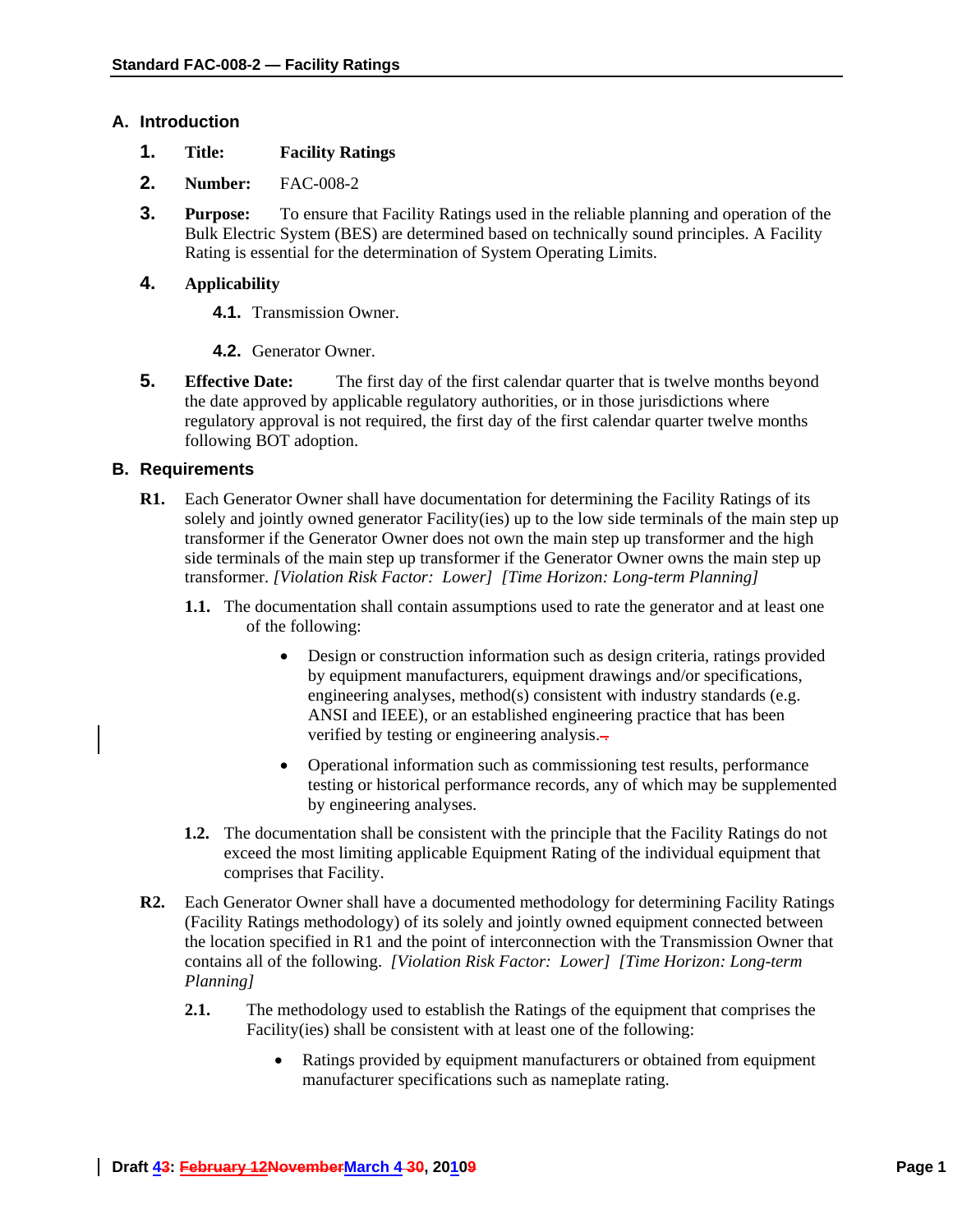- One or more industry standards developed through an open process such as Institute of Electrical and Electronic Engineers (IEEE) or International Council on Large Electric Systems (CIGRE).
- A practice that has been verified by testing, performance history or engineering analysis.
- **2.2.** The underlying assumptions, design criteria, and methods used to determine the Equipment Ratings identified in Requirement R2, Part 2.1 including identification of how each of the following were considered:
	- **2.2.1.** Equipment Rating standard(s) used in development of this methodology.
	- **2.2.2.** Ratings provided by equipment manufacturers or obtained from equipment manufacturer specifications.
	- **2.2.3.** Ambient conditions (for particular or average conditions or as they vary in real-time).
	- **2.2.4.** Operating limitations.<sup>[1](#page-1-0)</sup>
- **2.3.** A statement that a Facility Rating shall respect the most limiting applicable Equipment Rating of the individual equipment that comprises that Facility.
- **2.4.** The process by which the Rating of equipment that comprises a Facility is determined.
	- **2.4.1.** The scope of equipment addressed shall include, but not be limited to, conductors, transformers, relay protective devices, terminal equipment, and series and shunt compensation devices.
	- **2.4.2.** The scope of Ratings addressed shall include, as a minimum, both Normal and Emergency Ratings.
- **R3.** Each Transmission Owner shall have a documented methodology for determining Facility Ratings (Facility Ratings methodology) of its solely and jointly owned Facilities (except for those generating unit Facilities addressed in R1 and R2) that contains all of the following: *[Violation Risk Factor: Medium] [ Time Horizon: Long-term Planning]* 
	- **3.1.** The methodology used to establish the Ratings of the equipment that comprises the Facility shall be consistent with at least one of the following:
		- Ratings provided by equipment manufacturers or obtained from equipment manufacturer specifications such as nameplate rating.
		- One or more industry standards developed through an open process such as Institute of Electrical and Electronics Engineers (IEEE) or International Council on Large Electric Systems (CIGRE).
		- A practice that has been verified by testing, performance history or engineering analysis.
	- **3.2.** The underlying assumptions, design criteria, and methods used to determine the Equipment Ratings identified in Requirement R3, Part 3.1 including identification of how each of the following were considered:
		- **3.2.1.** Equipment Rating standard(s) used in development of this methodology.

 $\overline{a}$ 

<span id="page-1-0"></span> $<sup>1</sup>$  Such as temporary de-ratings of impaired equipment in accordance with good utility practice.</sup>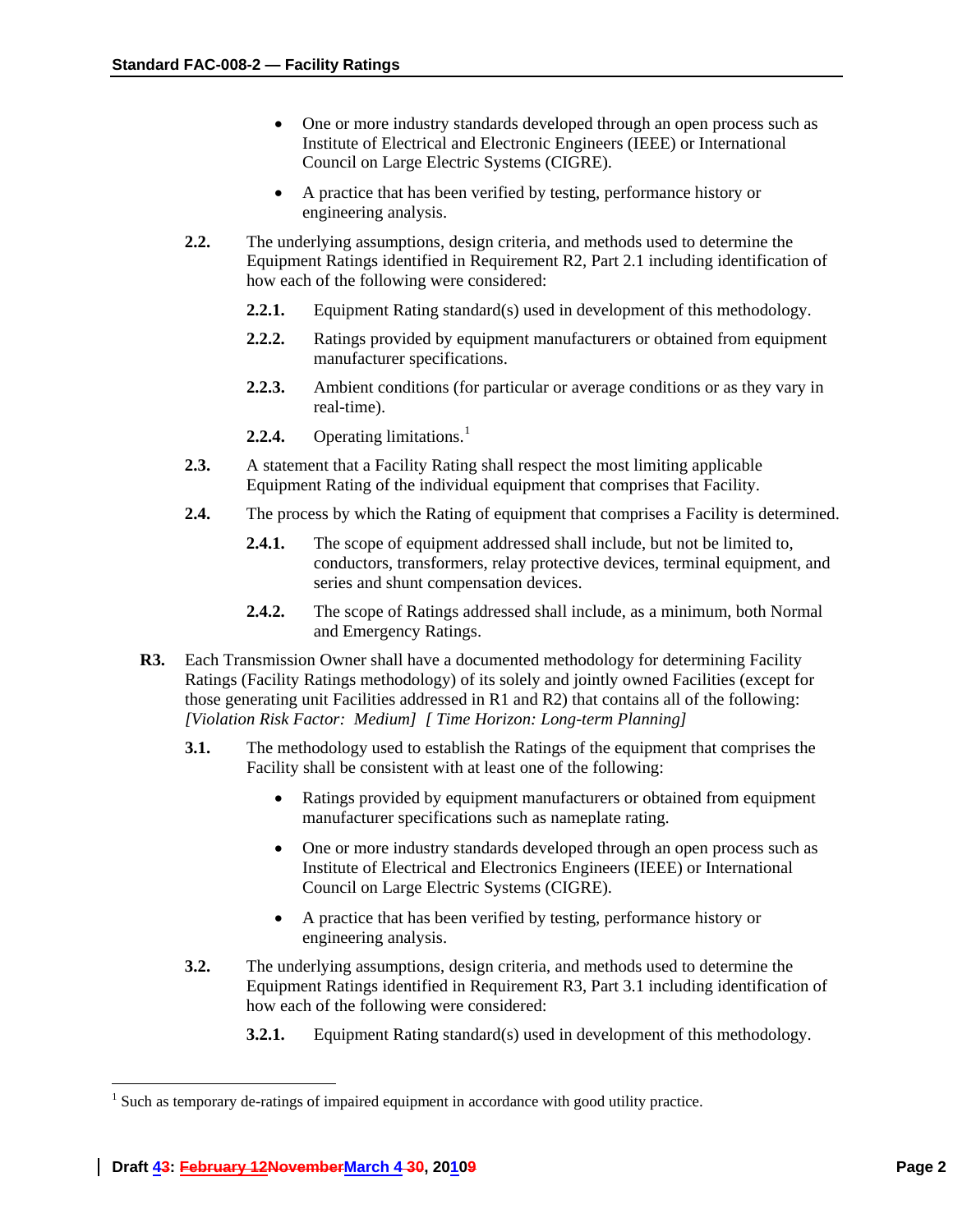- **3.2.2.** Ratings provided by equipment manufacturers or obtained from equipment manufacturer specifications.
- **3.2.3.** Ambient conditions (for particular or average conditions or as they vary in real-time).
- **3.[2](#page-2-0).4.** Operating limitations.<sup>2</sup>
- **3.3.** A statement that a Facility Rating shall respect the most limiting applicable Equipment Rating of the individual equipment that comprises that Facility.
- **3.4.** The process by which the Rating of equipment that comprises a Facility is determined.
	- **3.4.1.** The scope of equipment addressed shall include, but not be limited to, transmission conductors, transformers, relay protective devices, terminal equipment, and series and shunt compensation devices.
	- **3.4.2.** The scope of Ratings addressed shall include, as a minimum, both Normal and Emergency Ratings.
- **R4.** Each Transmission Owner shall make its Facility Ratings methodology and each Generator Owner shall each make its documentation for determining its Facility Ratings and its Facility Ratings methodology available for inspection and technical review by those Reliability Coordinators, Transmission Operators, Transmission Planners and Planning Coordinators that have responsibility for the area in which the associated Facilities are located, within 21 calendar days of receipt of a request. *[Violation Risk Factor: Lower] [Time Horizon: Operations Planning]*
- **R5.** If a Reliability Coordinator, Transmission Operator, Transmission Planner or Planning Coordinator provides documented comments on its technical review of a Transmission Owner's Facility Ratings methodology or Generator Owner's documentation for determining its Facility Ratings and its Facility Rating methodology, the Transmission Owner or Generator Owner shall provide a response to that commenting entity within 45 calendar days of receipt of those comments. The response shall indicate whether a change will be made to the Facility Ratings methodology and, if no change will be made to that Facility Ratings methodology, the reason why. *[Violation Risk Factor: Lower] [Time Horizon: Operations Planning]*
- **R6.** Each Transmission Owner and Generator Owner shall have Facility Ratings for its solely and jointly owned Facilities that are consistent with the associated Facility Ratings methodology or documentation for determining its Facility Ratings. *[Violation Risk Factor: Medium] [Time Horizon: Operations Planning]*
- **R7.** Each Transmission Owner and Generator Owner shall provide Facility Ratings for its solely and jointly owned Facilities that are existing Facilities, new Facilities, modifications to existing Facilities and re-ratings of existing Facilities to its associated Reliability Coordinator(s), Planning Coordinator(s), Transmission Planner(s), Transmission Owner(s) and Transmission Operator(s) as scheduled by such requesting entities. *[Violation Risk Factor: Medium] [Time Horizon: Operations Planning]*

## **C. Measures**

 $\overline{a}$ 

**M1.** Each Generator Owner shall have documentation that shows how its Facility Ratings were determined as identified in Requirement 1.

<span id="page-2-0"></span> $2^{2}$  Such as temporary de-ratings of impaired equipment in accordance with good utility practice.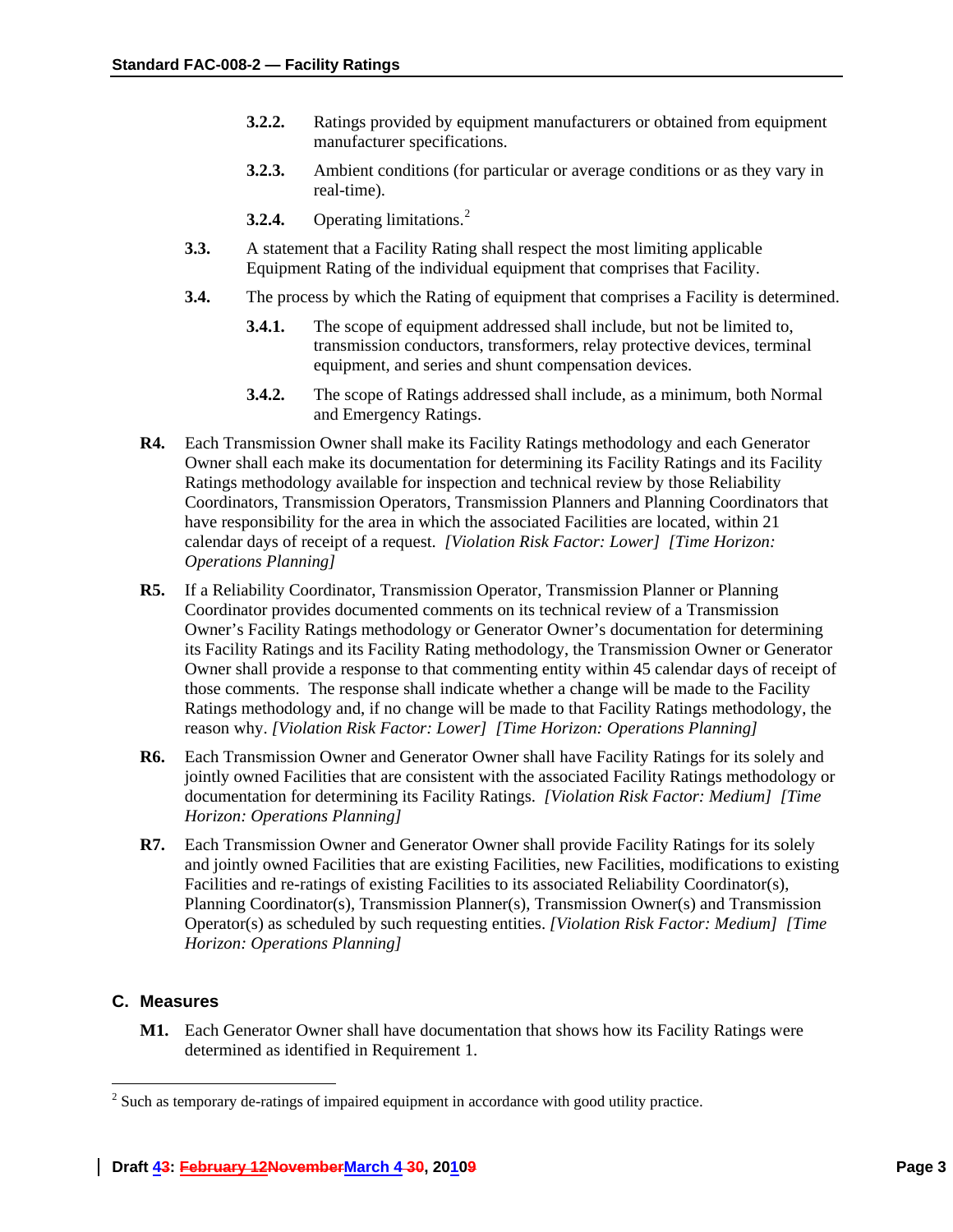- **M2.** Each Generator Owner shall have a documented Facility Ratings methodology that includes all of the items identified in Requirement 2, Parts 2.1 through 2.4.
- **M3.** Each Transmission Owner shall have a documented Facility Ratings methodology that includes all of the items identified in Requirement 3, Parts 3.1 through 3.4.
- **M4.** Each Transmission Owner shall have evidence, such as a copy of a dated electronic note, or other comparable evidence to show that it made its Facility Ratings methodology available for inspection within 21 calendar days of a request in accordance with Requirement 4. The Generator Owner shall have evidence, such as a copy of a dated electronic note, or other comparable evidence to show that it made its documentation for determining its Facility Ratings or its Facility Ratings methodology available for inspection within 21 calendar days of a request in accordance with Requirement 4.
- **M5.** If the Reliability Coordinator, Transmission Operator, Transmission Planner or Planning Coordinator provides documented comments on its technical review of a Transmission Owner's or Generator Owner's Facility Ratings methodology or a Generator Owner's documentation for determining its Facility Ratings,, the Transmission Owner or Generator Owner shall have evidence, (such as a copy of a dated electronic or hard copy note, or other comparable evidence from the Transmission Owner or Generator Owner addressed to the commenter that includes the response to the comment,) that it provided a response to that commenting entity in accordance with Requirement 5.
- **M6.** Each Transmission Owner and Generator Owner shall have evidence to show that its Facility Ratings are consistent with the documentation for determining its Facility Ratings as specified in Requirement R1 or consistent with its Facility Ratings methodology as specified in Requirements R2 and R3 (Requirement 6).
- **M7.** Each Transmission Owner and Generator Owner shall have evidence, such as a copy of a dated electronic note, or other comparable evidence to show that it provided its Facility Ratings to its associated Reliability Coordinator(s), Planning Coordinator(s), Transmission Planner(s), Transmission Owner(s) and Transmission Operator(s) in accordance with Requirement 7.

#### **D. Compliance**

**1.** Compliance Monitoring Process

#### **1.1. Compliance Enforcement Authority**

Regional Entity

**1.2. Compliance Monitoring Period and Reset Timeframe**

Not Applicable

- **1.3. Compliance Monitoring and Enforcement Processes:** 
	- Self-Certifications
	- Spot Checking
	- Compliance Audits
	- Self-Reporting
	- Compliance Violation Investigations
	- Complaints

### **1.4. Data Retention**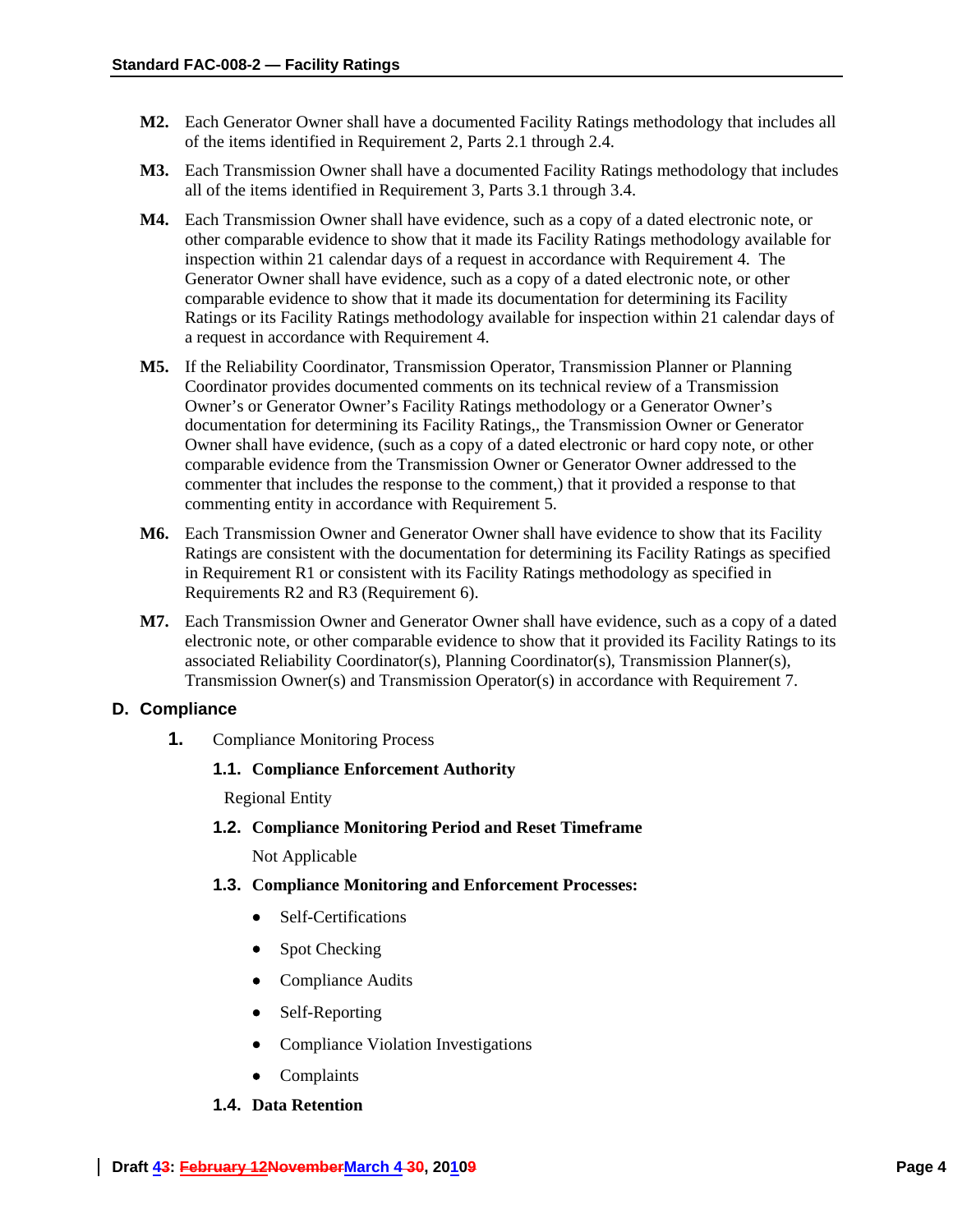The Generator Owner shall keep its current documentation (for R1) and any modifications to the documentation that were in force since last compliance audit period for Measure M1 and Measure M6.

The Generator Owner shall keep its current, in force Facility Ratings methodology (for R2) and any modifications to the methodology that were in force since last compliance audit period for Measure M2 and Measure M6. The Transmission Owner shall keep its current, in force Facility Ratings methodology (for R3) and any modifications to the methodology that were in force since the last compliance audit for Measure M3 and Measure M6.

The Transmission Owner and Generator Owner shall keep its current, in force Facility Ratings and any changes to those ratings for three calendar years for Measure M6.

The Generator Owner and Transmission Owner shall each keep evidence for Measure M4, Measure M5, and Measure M7 for three calendar years.

If a Generator Owner or Transmission Owner is found non-compliant, it shall keep information related to the non-compliance until found compliant.

The Compliance Enforcement Authority shall keep the last audit and all subsequent compliance records.

#### **1.5. Additional Compliance Information**

None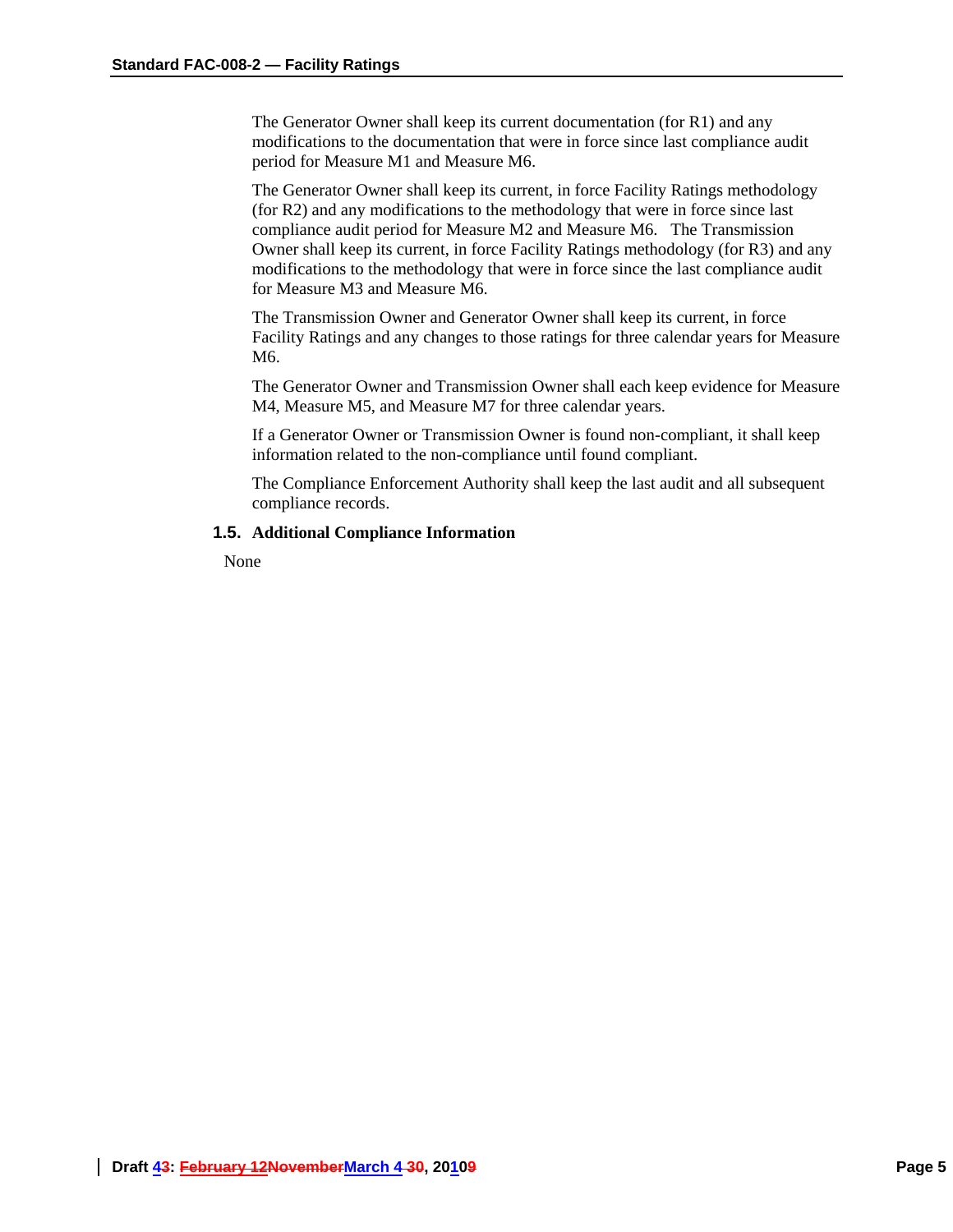# **Violation Severity Levels**

| R#             | <b>Lower VSL</b>                                                                                                                                                                                                                             | <b>Moderate VSL</b>                                                                                                                                                                                                            | <b>High VSL</b>                                                                                                                                                                                                                                                                                                                                                                            | <b>Severe VSL</b>                                                                                                                                                                                                                                                                                                                                                                                                                                    |
|----------------|----------------------------------------------------------------------------------------------------------------------------------------------------------------------------------------------------------------------------------------------|--------------------------------------------------------------------------------------------------------------------------------------------------------------------------------------------------------------------------------|--------------------------------------------------------------------------------------------------------------------------------------------------------------------------------------------------------------------------------------------------------------------------------------------------------------------------------------------------------------------------------------------|------------------------------------------------------------------------------------------------------------------------------------------------------------------------------------------------------------------------------------------------------------------------------------------------------------------------------------------------------------------------------------------------------------------------------------------------------|
| R1             | N/A                                                                                                                                                                                                                                          | The Generator Owner's<br>$\bullet$<br><b>Facility Rating documentation</b><br>did not address Requirement<br>R1, Part 1.1.                                                                                                     | The Generator Owner's Facility<br>Rating documentation did not<br>address Requirement R1, Part 1.2.                                                                                                                                                                                                                                                                                        | The Generator Owner failed to<br>provide documentation for<br>determining its Facility Ratings.                                                                                                                                                                                                                                                                                                                                                      |
| R <sub>2</sub> | The Generator Owner failed to<br>include in its Facility Rating<br>methodology one of the following<br>Parts of Requirement R2:<br>2.1.<br>$\bullet$<br>2.2.1<br>$\bullet$<br>2.2.2<br>$\bullet$<br>2.2.3<br>$\bullet$<br>2.2.4<br>$\bullet$ | The Generator Owner failed to<br>include in its Facility Rating<br>methodology two of the following<br>Parts of Requirement R2:<br>2.1<br>$\bullet$<br>2.2.1<br>$\bullet$<br>2.2.2<br>$\bullet$<br>2.2.3<br>$\bullet$<br>2.2.4 | The Generator Owner's Facility<br>Rating methodology did not<br>address all the components of<br>Requirement R2, Part 2.4.<br><b>OR</b><br>The Generator Owner failed to<br>include in its Facility Rating<br>Methodology, three of the<br>following Parts of Requirement R2:<br>2.1.<br>$\bullet$<br>2.2.1<br>$\bullet$<br>2.2.2<br>$\bullet$<br>2.2.3<br>$\bullet$<br>2.2.4<br>$\bullet$ | The Generator Owner's Facility<br>Rating methodology failed to<br>recognize a facility's rating based<br>on the most limiting component<br>rating as required in Requirement<br>R <sub>2</sub> , Part 2.3<br><b>OR</b><br>The Generator Owner failed to<br>include in its Facility Rating<br>Methodology four or more of the<br>following Parts of Requirement R2:<br>2.1<br>$\bullet$<br>2.2.1<br>$\bullet$<br>2.2.2<br>2.2.3<br>2.2.4<br>$\bullet$ |
| R <sub>3</sub> | The Transmission Owner failed to<br>include in its Facility Rating<br>methodology one of the following<br>Parts of Requirement R3:<br>3.1<br>$\bullet$<br>3.2.1<br>$\bullet$                                                                 | The Transmission Owner failed to<br>include in its Facility Rating<br>methodology two of the following<br>Parts of Requirement R3:<br>3.1<br>$\bullet$<br>3.2.1                                                                | The Transmission Owner's Facility<br>Rating methodology did not<br>address either of the following<br>Parts of Requirement R3:<br>3.4.1<br>$\bullet$<br>3.4.2                                                                                                                                                                                                                              | The Transmission Owner's Facility<br>Rating methodology failed to<br>recognize a Facility's rating based<br>on the most limiting component<br>rating as required in Requirement<br>R3, Part 3.3<br><b>OR</b>                                                                                                                                                                                                                                         |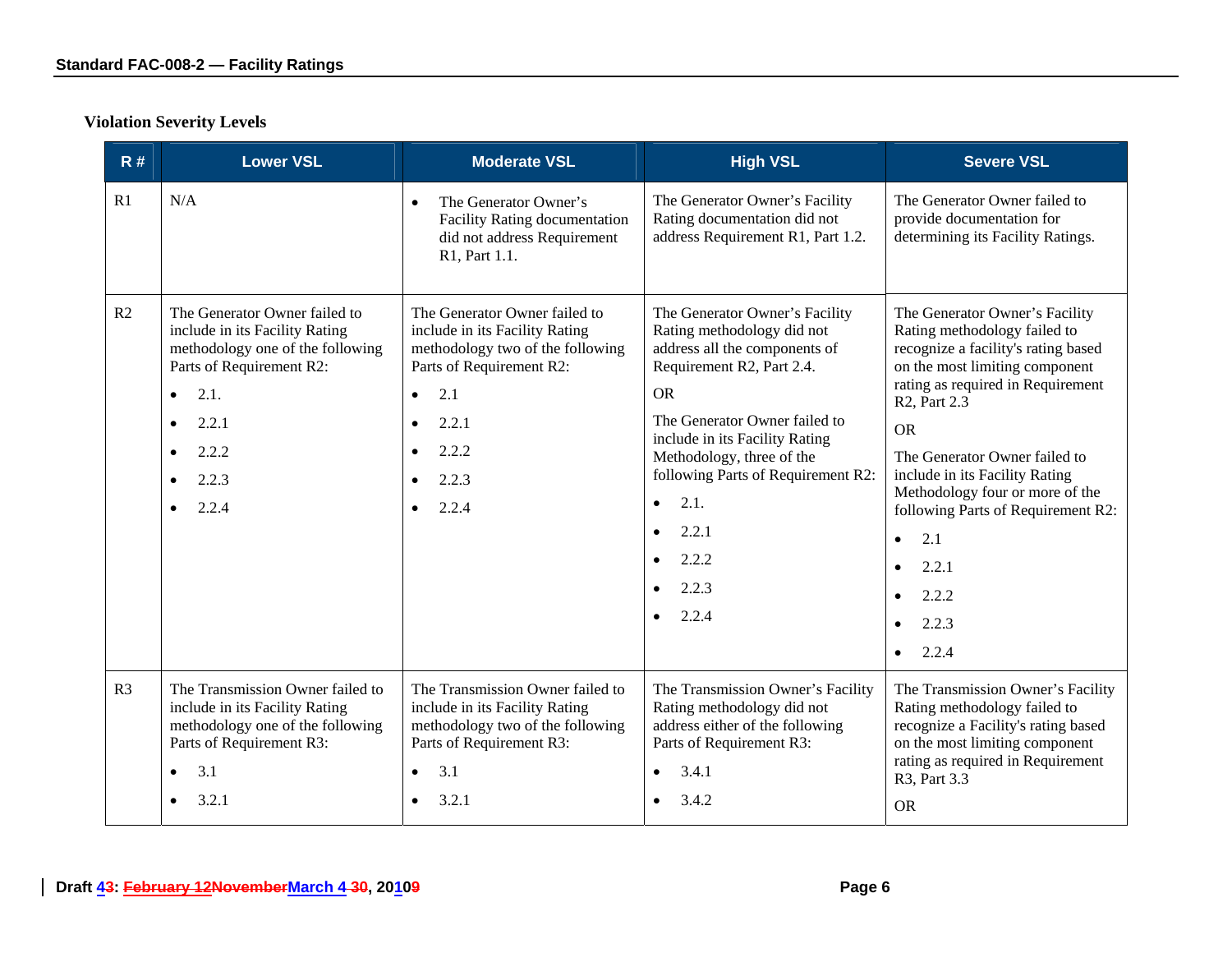| R#             | <b>Lower VSL</b>                                                                                                                                                                                                             | <b>Moderate VSL</b>                                                                                                                                                                                                                                                            | <b>High VSL</b>                                                                                                                                                                                                                   | <b>Severe VSL</b>                                                                                                                                                                       |
|----------------|------------------------------------------------------------------------------------------------------------------------------------------------------------------------------------------------------------------------------|--------------------------------------------------------------------------------------------------------------------------------------------------------------------------------------------------------------------------------------------------------------------------------|-----------------------------------------------------------------------------------------------------------------------------------------------------------------------------------------------------------------------------------|-----------------------------------------------------------------------------------------------------------------------------------------------------------------------------------------|
|                | 3.2.2<br>$\bullet$<br>3.2.3<br>$\bullet$<br>3.2.4<br>$\bullet$                                                                                                                                                               | 3.2.2<br>$\bullet$<br>3.2.3<br>$\bullet$<br>3.2.4<br>$\bullet$                                                                                                                                                                                                                 | <b>OR</b><br>The Transmission Owner failed to<br>include in its Facility Rating<br>methodology three of the following<br>Parts of Requirement R3:                                                                                 | The Transmission Owner failed to<br>include in its Facility Rating<br>methodology four or more of the<br>following Parts of Requirement R3:<br>3.1<br>$\bullet$                         |
|                |                                                                                                                                                                                                                              |                                                                                                                                                                                                                                                                                | 3.1<br>$\bullet$                                                                                                                                                                                                                  | 3.2.1<br>$\bullet$                                                                                                                                                                      |
|                |                                                                                                                                                                                                                              |                                                                                                                                                                                                                                                                                | 3.2.1<br>$\bullet$                                                                                                                                                                                                                | 3.2.2                                                                                                                                                                                   |
|                |                                                                                                                                                                                                                              |                                                                                                                                                                                                                                                                                | 3.2.2                                                                                                                                                                                                                             | 3.2.3                                                                                                                                                                                   |
|                |                                                                                                                                                                                                                              |                                                                                                                                                                                                                                                                                | 3.2.3<br>$\bullet$                                                                                                                                                                                                                | 3.2.4                                                                                                                                                                                   |
|                |                                                                                                                                                                                                                              |                                                                                                                                                                                                                                                                                | 3.2.4<br>$\bullet$                                                                                                                                                                                                                |                                                                                                                                                                                         |
| R <sub>4</sub> | The responsible entity made its<br>Facility Ratings methodology or<br><b>Facility Ratings documentation</b><br>available within more than 21<br>calendar days but less than or equal<br>to 31 calendar days after a request. | The responsible entity made its<br>Facility Ratings methodology or<br><b>Facility Ratings documentation</b><br>available within more than 31<br>calendar days but less than or equal<br>to 41 calendar days after a request.                                                   | The responsible entity made its<br>Facility Rating methodology or<br><b>Facility Ratings documentation</b><br>available within more than 41<br>calendar days but less than or equal<br>to 51 calendar days after a request.       | The responsible entity failed to<br>make its Facility Ratings<br>methodology or Facility Ratings<br>documentation available in more<br>than 51 calendar days after a<br>request. $(R3)$ |
| R <sub>5</sub> | The responsible entity provided a<br>response in more than 45 calendar<br>days but less than or equal to 60<br>calendar days after a request. (R5)                                                                           | The responsible entity provided a<br>response in more than 60 calendar<br>days but less than or equal to 70<br>calendar days after a request.<br><b>OR</b>                                                                                                                     | The responsible entity provided a<br>response in more than 70 calendar<br>days but less than ore equal to 80<br>calendar days after a request.<br><b>OR</b>                                                                       | The responsible entity failed to<br>provide a response as required in<br>more than 80 calendar days after<br>the comments were received. (R5)                                           |
|                |                                                                                                                                                                                                                              | The responsible entity provided a<br>response within 45 calendar days,<br>and the response indicated that a<br>change will not be made to the<br>Facility Ratings methodology or<br>Facility Ratings documentation but<br>did not indicate why no change will<br>be made. (R5) | The responsible entity provided a<br>response within 45 calendar days,<br>but the response did not indicate<br>whether a change will be made to<br>the Facility Ratings methodology or<br>Facility Ratings documentation.<br>(R5) |                                                                                                                                                                                         |